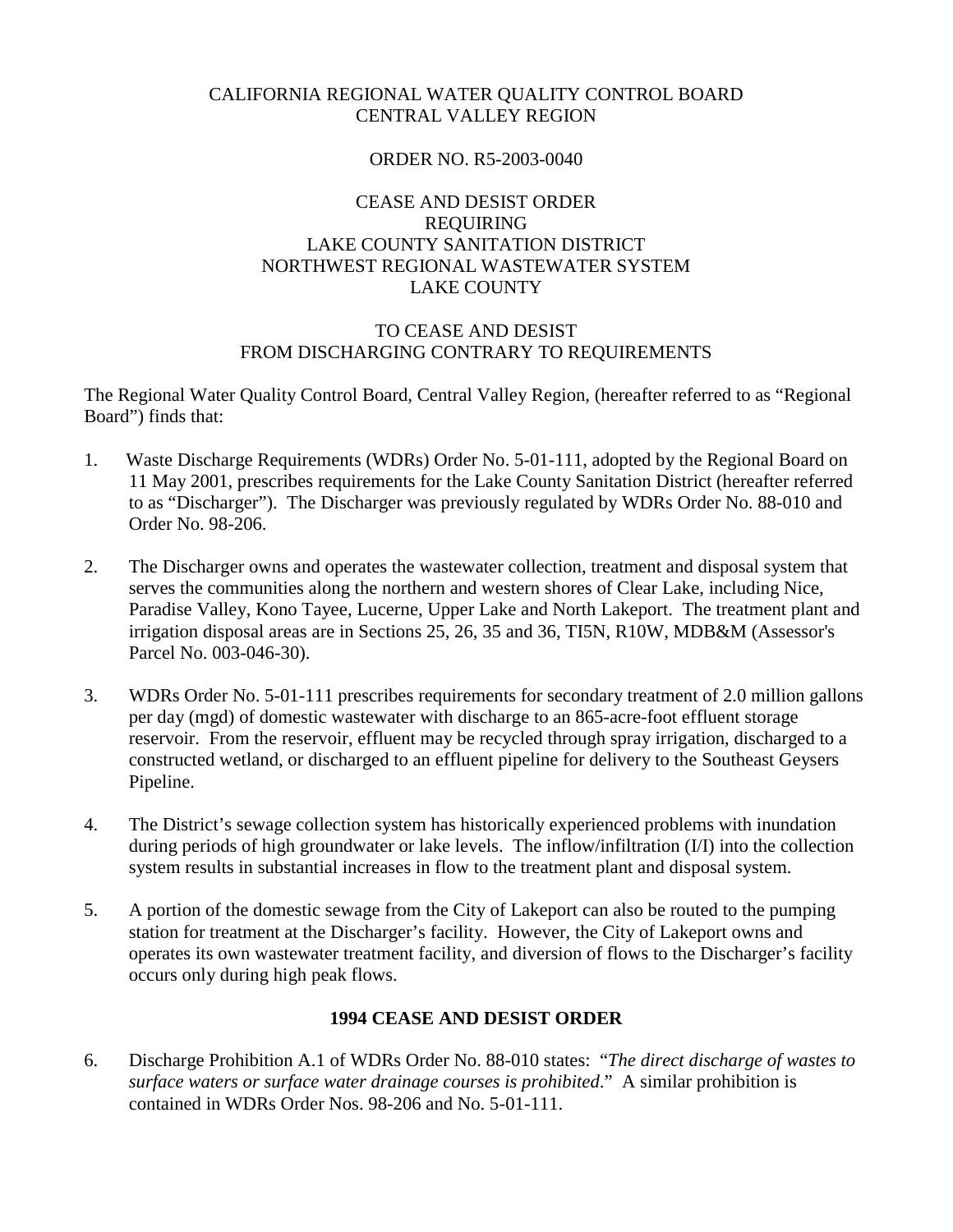7. Cease and Desist Order (CDO) No. 94-064 was adopted by the Regional Board on 25 February 1994 due to the Discharger's release of wastes to surface waters in violation of WDRs Order No. 88-010 and the Basin Plan. The discharges included treated effluent from the storage reservoir as well as overflows from the collection system caused by excessive I/I and pump failures. The CDO includes a time schedule requiring that (a) the Discharger expand its treatment system and obtain adequate disposal facilities by 1 September 2001 and (b) cease discharges from the collection system by 1 October 1995. The CDO also prohibits additional discharges by limiting new connections to the District's sewage collection system.

# **VIOLATIONS OF THE WDRs AND 1994 CEASE AND DESIST ORDER**

- 8. Discharge Prohibition A.1 of Order No. 5-01-111 states: *"Discharge of wastes, effluent, recycled water or injection water to surface waters or surface water drainage courses is prohibited."*
- 9. On 10 January 2002, the Discharger became aware of a raw sewage spill from the conveyance system. Upon identification of the source of the problem, the pump station was intentionally shut down to allow crews to make repairs to the force main. The Discharger estimates that approximately 10,000 gallons of raw sewage leaked from the ruptured force main to the ground surface before the pumping station was shut down.
- 10. During the time that the pump station was shut down, the collection system became surcharged with sewage, which then overflowed at several locations, ponding in low-lying areas and flowing overland directly into Clear Lake. Several local residents also reported that sewage overflowed from their plumbing fixtures. The Discharger estimates that approximately 800,000 gallons of raw sewage spilled from the collection system while the pumping station was shut down. Based on local topography and drainage, most of the sewage flowed into the Lake.
- 11. On 11 January 2002, after the pumping station was brought back into service, the Discharger notified the Office of Emergency Services and the Regional Board of the spill. On 11 January 2002, Regional Board staff inspected the spill area, spoke to local residents, and found evidence of ponded sewage at several private residences and at drainage ditches leading to the Lake.
- 12. On 10 April 2002, the Executive Officer issued Administrative Civil Liability (ACL) Complaint No. R5-2002-0506 for the discharge of wastewater from the District's collection system on 10 and 11 January 2002. The ACL Complaint was settled on 7 August 2002. The Discharger paid \$75,000 on 13 August 2002 and will pay another \$75,000 on 15 August 2003.
- 13. On 18 April and 17 September 2002, the Regional Board was notified of raw sewage spills from breaks in the District's force main system at Hill Road and Lakeshore Boulevard. The breaks occurred in the transmission line from Pump Station No. 1 to the treatment plant headworks, approximately one-half mile north of the rupture that occurred in January 2002.
- 14. On 28 August 2002, the District reported a raw sewage spill from another break in the force main system. The spill, estimated at 2,000 gallons was located at Lafferty Road and Lakeshore Boulevard. This was the same location that the rupture occurred in January 2002. On 29 August 2002, the Regional Board was notified of another spill from the same collection system. This spill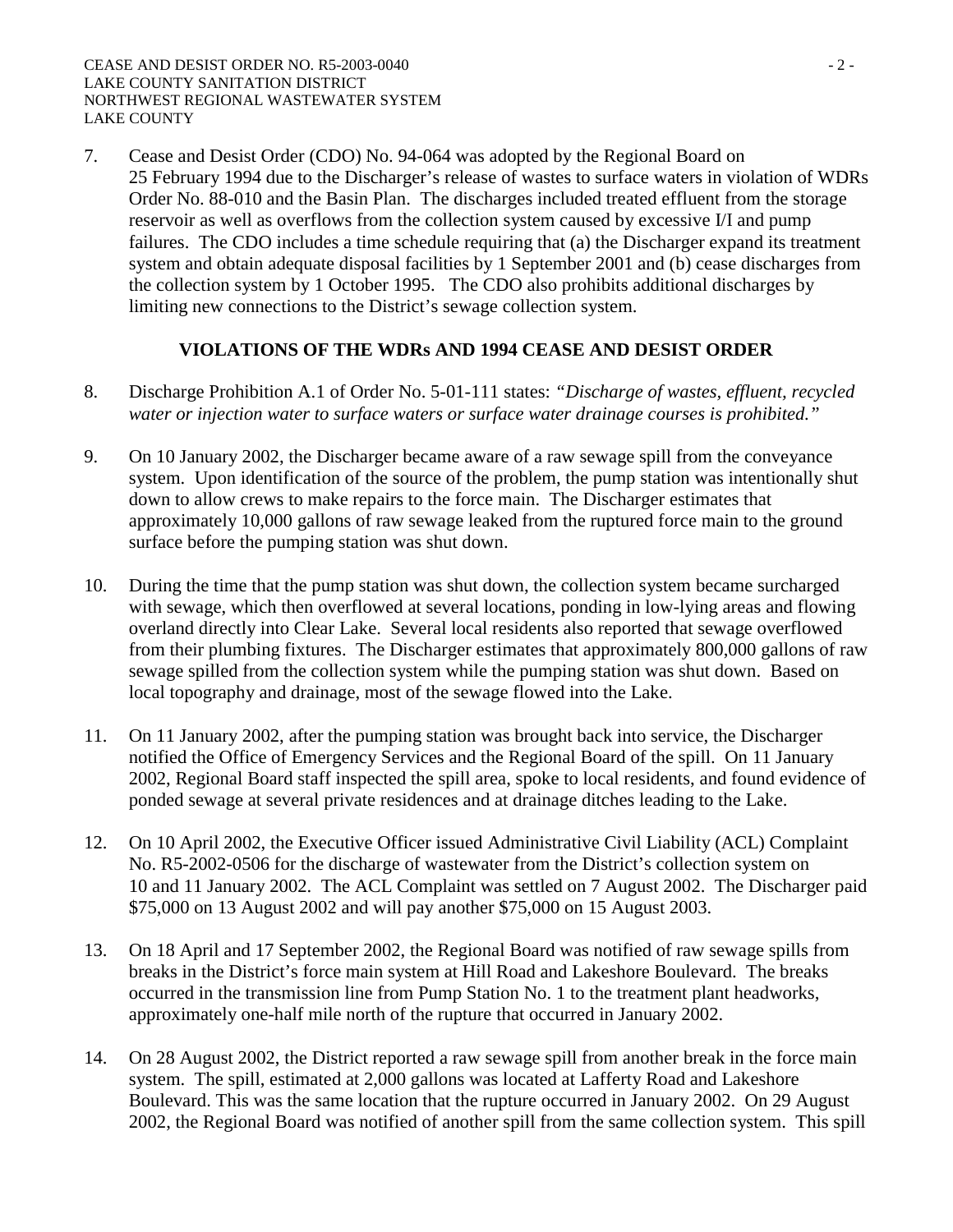was approximately 600 gallons and was related to a failed line repair on 28 August 2002. In response to the releases, the Regional Board issued a Notice of Violation on 12 September 2002 requesting that in the future, all departments and agencies are notified of a spill and that remedial actions are taken as soon as possible.

15. The Discharger's collection system continues to be impacted by large volumes of I/I during winter months and when Clear Lake is at a higher elevation. The Discharger's December 2002 water balance shows that treatment plant inflows average 1.2 mgd in the months when the lake is low (August, September) but range from 2.5 to 5.8 mgd when the lake is at a higher elevation (during the months of January through June).

### **SYSTEM UPGRADES**

- 16. The Discharger has recently made improvements to its wastewater collection system, including the replacement of Pump Stations No. 1 and No. 2, the installation of a new force main from Pump Station No. 2 to the Northwest Regional WWTP, and installation of a Supervisory Control and Data Acquisition system (SCDA) which covers all 22 pump stations in the collection system. The pipeline replaces the original force main that was associated with several failures during 2002.
- 17. The replacement of approximately 5,000 feet of the force main from Pump Station No. 1 to the Northwest Regional WWTP was complete and in service in November 2002. This pipeline was connected to a newly installed pipeline that runs from Pump Station No. 2 to the headworks at the Northwest Regional WWTP (Whalen Way Valve Vault). Although the pipeline from Whalen Way to the treatment plant was not replaced, the Discharger has stated that it will not be used except under emergency conditions until it has been rehabilitated and/or replaced. The newly installed combined pipeline has a capacity of approximately 6.4 mgd. Since 17 September 2002, the Discharger has experienced no spills in conjunction with the pipeline from Pump Station No. 1 to the Northwest Regional WWTP.
- 18. Recent improvements to the treatment system include complete replacement of the original oxidation ditch/clarifier process with a dual-powered multi-cellular aerated lagoon treatment system, the replacement of the existing chlorine gas disinfection system, and the addition of a chlorine contact pipeline paralleling the existing chlorine contact pipeline. The addition of the second contact pipeline has doubled chlorine contact times for the disinfection system.
- 19. The effluent reuse system has been expanded to include 21 miles of effluent piping and two effluent pumping stations. These pump stations are also monitored through the SCADA system. This effluent conveyance system ties the Northwest Regional WWTP to the existing Geysers Effluent Pipeline. The system has been operational since November 2002.
- 20. On 3 February 2003, the Discharger submitted a water balance that demonstrates adequate hydraulic capacity for wastewater storage and disposal using 100-year annual return rainfall amounts, average inflow and infiltration rates of 0.88 million gallon per day (mgd), and average influent flows of 2.0 mgd (i.e., permitted flows) for the Northwest Regional WWTP.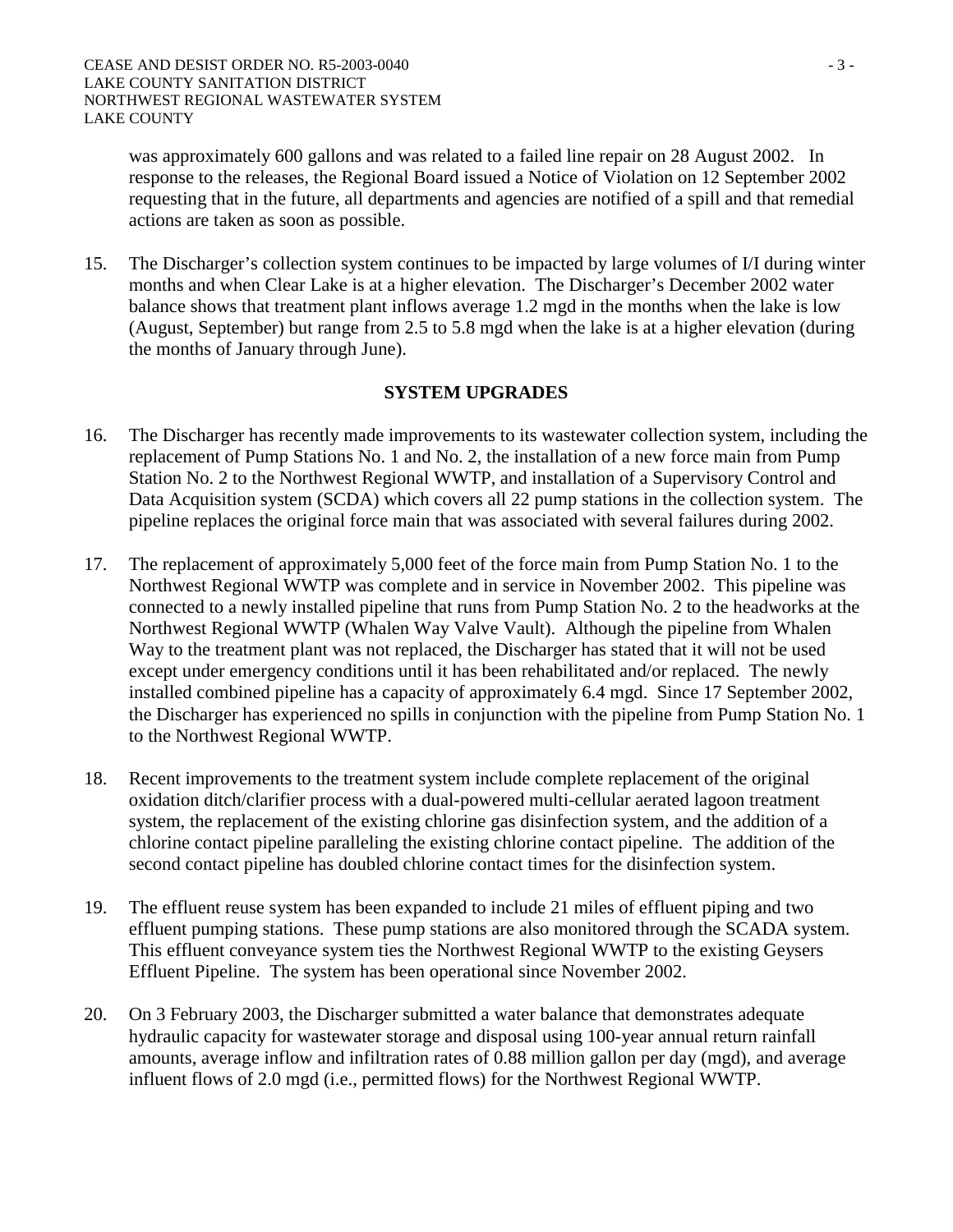### **REGULATORY CONSIDERATIONS**

- 21. As a result of the events and activities described in this Order, the Regional Board finds that the Discharger has caused or permitted waste to be discharged in such a manner that it has created, and continues to threaten to create, a condition of pollution or nuisance. The Regional Board also finds that the Discharger has discharged, and has the potential to discharge waste in violation of WDRs No. 5-01-111 as described in the above Findings.
- 22. Surface water drainage from the facility is to Clear Lake.
- 23. The Regional Board's Water Quality Control Plan (Fourth Edition) for the Sacramento River and San Joaquin River Basins (Basin Plan) establishes the beneficial uses of the waters of Clear Lake. These beneficial uses are municipal, industrial and agricultural supply; recreation; aesthetic enjoyment; navigation; ground water recharge; fresh water replenishment; hydroelectric power generation; and preservation and enhancement of fish, wildlife, and other aquatic resources.
- 24. Section 13301 of the California Water Code states in part: "When a Regional Board finds that a discharge of waste is taking place or threatening to take place in violation of requirements or discharge prohibitions prescribed by the regional board or the state board, the board may issue an order to cease and desist and direct that those persons not complying with the requirements or discharge prohibitions (a) comply forthwith, (b) comply in accordance with a time schedule set by the board, or (c) in the event of a threatened violation, take appropriate remedial or preventive action."
- 25. Section 13267(b) of the California Water Code states: " In conducting an investigation specified in subdivision (a), the regional board may require that any person who has discharged, discharges, or is suspected of having discharged or discharging, or who proposes to discharge waste within its region, or any citizen or domiciliary, or political agency or entity of this state who has discharged, discharges, or is suspected of having discharged or discharging, or who proposes to discharge, waste outside of its region that could affect the quality of waters within its region shall furnish, under penalty of perjury, technical or monitoring program reports which the regional board requires. The burden, including costs, of these reports shall bear a reasonable relationship to the need for the report and the benefits to be obtained from the reports. In requiring those reports, the regional board shall provide the person with a written explanation with regard to the need for the reports, and shall identify the evidence that supports requiring that person to provide the reports."
- 26. The technical reports required by this Order are necessary to assure compliance with WDR Order No. 5-01-111 and to assure protection of public health and safety. The Discharger operates the facility that discharges the waste subject to this Order.
- 27. The issuance of this Order is an enforcement action by a regulatory agency and is exempt from the provisions of the California Environmental Quality Act, pursuant to Section 15321(a)(2), Title 14, California Code of Regulations.
- 28. On 14 March 2003, in Sacramento, California, after due notice to the Discharger and all other affected persons, the Regional Board conducted a public hearing at which evidence was received to consider a Cease and Desist Order.
- 29. Any person affected by this action of the Regional Board may petition the State Water Resources Control Board to review the action in accordance with Section 2050 through 2068, Title 23, California Code of Regulations. The petition must be received by the State Water Resources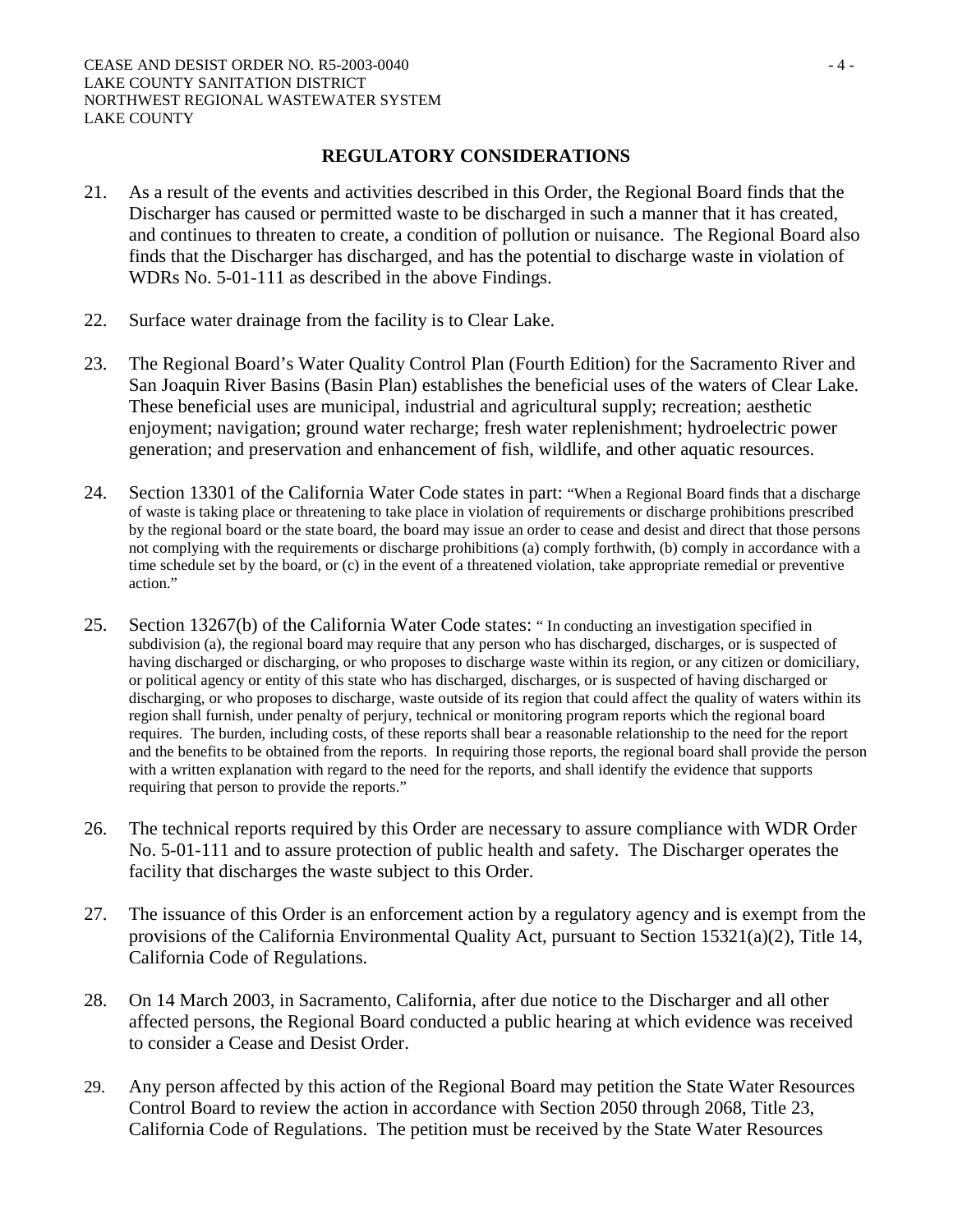Control Board, Office of Chief Counsel, P.O. Box 100, Sacramento, CA, 95812-0100, within 30 days of the date on which the Regional Board action took place. Copies of the law and regulations applicable to filing petitions are available at [www.swrcb.ca.gov/water\\_laws/index.html](http://www.swrcb.ca.gov/water_laws/index.html) and also will be provided upon request.

**IT IS HEREBY ORDERED** that Cease and Desist Order No. 94-064 is rescinded and that, pursuant to Sections 13301 and 13267 of the California Water Code, Lake County Sanitation District, its agents successors, and assigns, shall in accordance with the following tasks and time schedule, implement the following measures necessary to ensure long-term compliance with WDRs No. 5-01-111, or superceding permits or orders issued by the Regional Board.

Any person signing a document submitted under this Order shall make the following certification:

*"I certify under penalty of law that I have personally examined and am familiar with the information submitted in this document and all attachments and that, based on my knowledge and on my inquiry of those individuals immediately responsible for obtaining the information, I believe that the information is true, accurate, and complete. I am aware that there are significant penalties for submitting false information, including the possibility of fine and imprisonment."* 

- 1. **Effective immediately**, the District shall comply with all aspects of the WDRs Order No. 5-01-011.
- 2. **Effective immediately**, the District shall comply with all aspects of the reporting requirements found in the "*Standard Provisions and Reporting Requirements for Waste Discharge Requirements*", dated 1 March 1991. These requirements include notifying Regional Board staff by telephone as soon as the District knows or suspects that it will be unable to comply with any prohibition or limitation of the WDRs, and confirming this notification in writing within two weeks.
- 3. **Effective immediately**, the Discharger is prohibited from using the transmission pipeline from the tunnel on Whalen Way to the Northwest WWTP, except in emergency conditions. This prohibition may be removed by the Executive Officer upon approval of a report showing that rehabilitation or replacement measures have been performed on the pipeline.
- 4. Beginning **30 June 2003**, and every six months thereafter, the Discharger shall submit a Semi-Annual Progress Report describing the work to date regarding each compliance measure. If the deadlines contained in this Order will not be met, then the Discharger shall describe the reason for the delay, and the steps being taken by the Discharger to return to the established schedule. The Progress Report shall also describe the work completed to date on the I/I assessment; the I/I problems identified; the District's plan, budget and schedule for implementing a program to establish cost effective measures for reduction of I/I sources to non-excessive amounts; a prioritization for the upgrades; and a description of the upgrades made during the previous six months.
- 5. **By 30 September 2003,** the Discharger shall submit, and immediately implement, a workplan to perform a complete assessment of the wastewater collection system infrastructure to determine its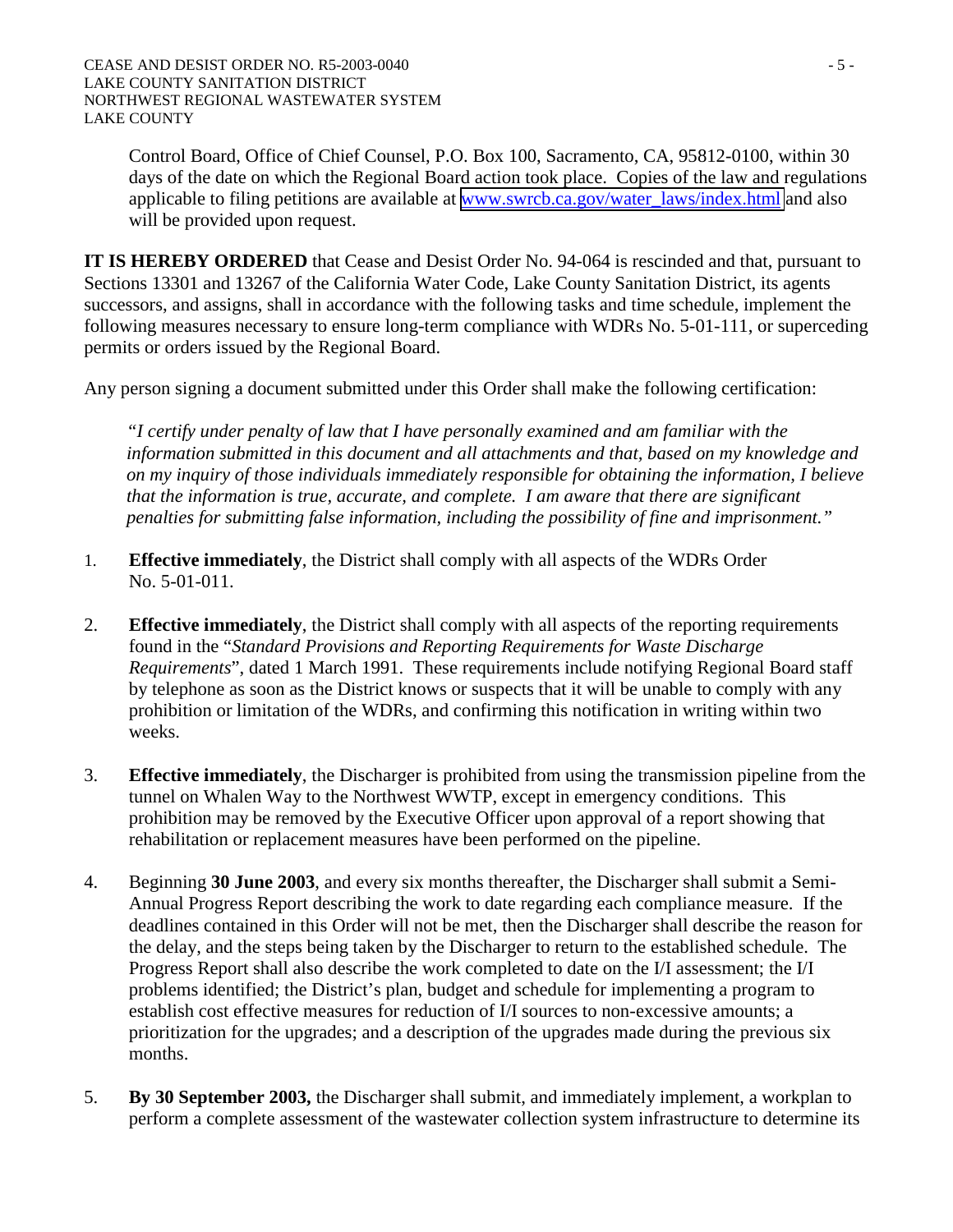overall integrity and define the nature and extent of I/I during dry and wet weather. The workplan shall include a schedule for assessment of the entire the collection system under a timeline not to exceed beyond **30 September 2013.** 

6. **By 1 November 2003,** the Discharger shall submit a *Sanitary Sewer System Operation, Maintenance, Overflow Prevention, and Response Plan* (SSS Plan) that describes the actions designed to prevent, or minimize the potential for sanitary sewer overflows. The Discharger shall maintain the SSS Plan in an up-to-date condition and shall amend the SSS Plan whenever there is a change (e.g. in the design, construction, operation, or maintenance of the sanitary sewer system or sewer facilities) that materially affects the potential for sanitary sewer overflows, or whenever there is a sanitary sewer overflow. The Discharger shall ensure that the up-to-date SSS Plan is readily available to sewer system personnel at all times and that sewer system personnel are familiar with it.

At a minimum, the Operation and Maintenance portion of the plan shall contain or describe the following:

- *1.* Detailed maps of the sanitary sewer system, identifying sewer mains, manholes, and lift stations;
- *2.* A detailed listing of elements to be inspected, a description of inspection procedures and inspection frequency, and sample inspection forms;
- *3.* A schedule for routine inspection and testing of all pipelines, lift stations, valves, and other key system components. The inspection/testing program shall be designed to reveal problems that might lead to accidental spills and ensure that preventive maintenance is completed;
- *4.* Provisions for repair or replacement of old, worn out, or defective equipment;
- *5.* Provisions to minimize the need for manual operation of critical systems and provide spill alarms or other "fail safe" mechanisms; and
- *6.* The ability to provide adequate capacity to convey base flows and peak flows for all parts of the collection system the Discharger owns or over which the Discharger has operational control.

 At a minimum, the Overflow Prevention and Response Plan shall contain or describe the following:

- *1.* Identification of areas of the collection system that historically have overflowed and an evaluation of the cause of the overflow;
- *2.* Maintenance activities that can be implemented to address the cause of the overflow and means to prevent future overflows;